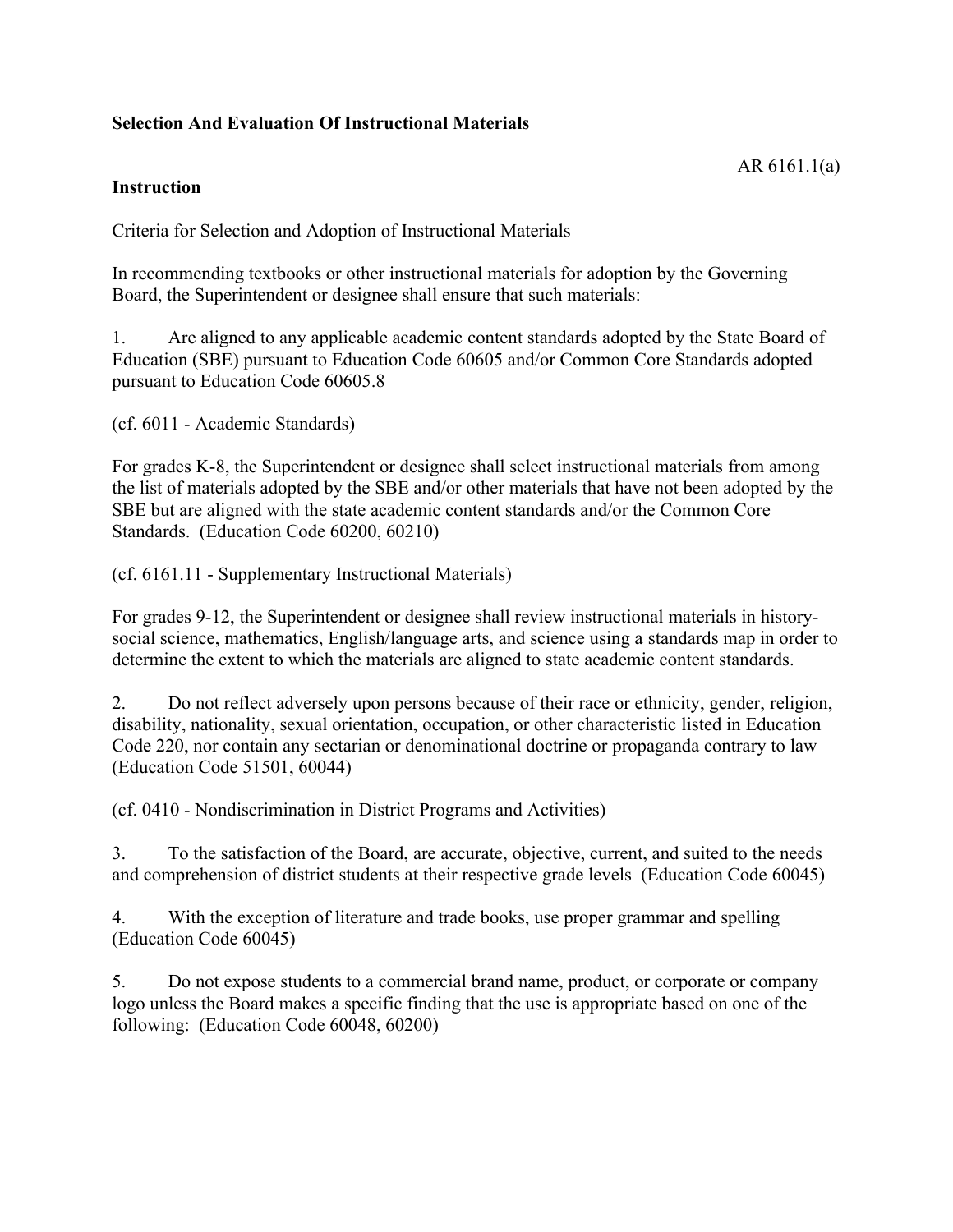a. The commercial brand name, product, or corporate or company logo is used in text for an educational purpose as defined in guidelines or frameworks adopted by the SBE.

b. The appearance of a commercial brand name, product, or corporate or company logo in an illustration is incidental to the general nature of the illustration.

(cf. 1325 - Advertising and Promotion)

6. If the materials are technology-based materials, are both available and comparable to other, equivalent instructional materials (Education Code 60052)

7. Meet the requirements of Education Code 60040-60043 for specific subject content

8. Support the district's adopted courses of study and curricular goals

(cf. 6141 - Curriculum Development and Evaluation)

- (cf. 6142.2 World/Foreign Language Instruction)
- (cf. 6142.8 Comprehensive Health Education)
- (cf. 6142.91 English/Language Arts Instruction)
- (cf. 6142.92 Mathematics Instruction)
- (cf. 6142.93 Science Instruction)
- (cf. 6142.94 History-Social Science Instruction)
- (cf. 6143 Courses of Study)
- (cf. 6146.1 High School Graduation Requirements)
- 9. Contribute to a comprehensive, balanced curriculum
- 10. Demonstrate reliable quality of scholarship as evidenced by:
- a. Accurate, up-to-date, and well-documented information
- b. Objective presentation of diverse viewpoints
- c. Clear, concise writing and appropriate vocabulary
- d. Thorough treatment of subject matter

11. Provide for a wide range of materials at all levels of difficulty, with appeal to students of varied interests, abilities, and developmental levels

12. Include materials that stimulate discussion of contemporary issues and improve students' thinking and decision-making skills

13. Contribute to the proper articulation of instruction through grade levels